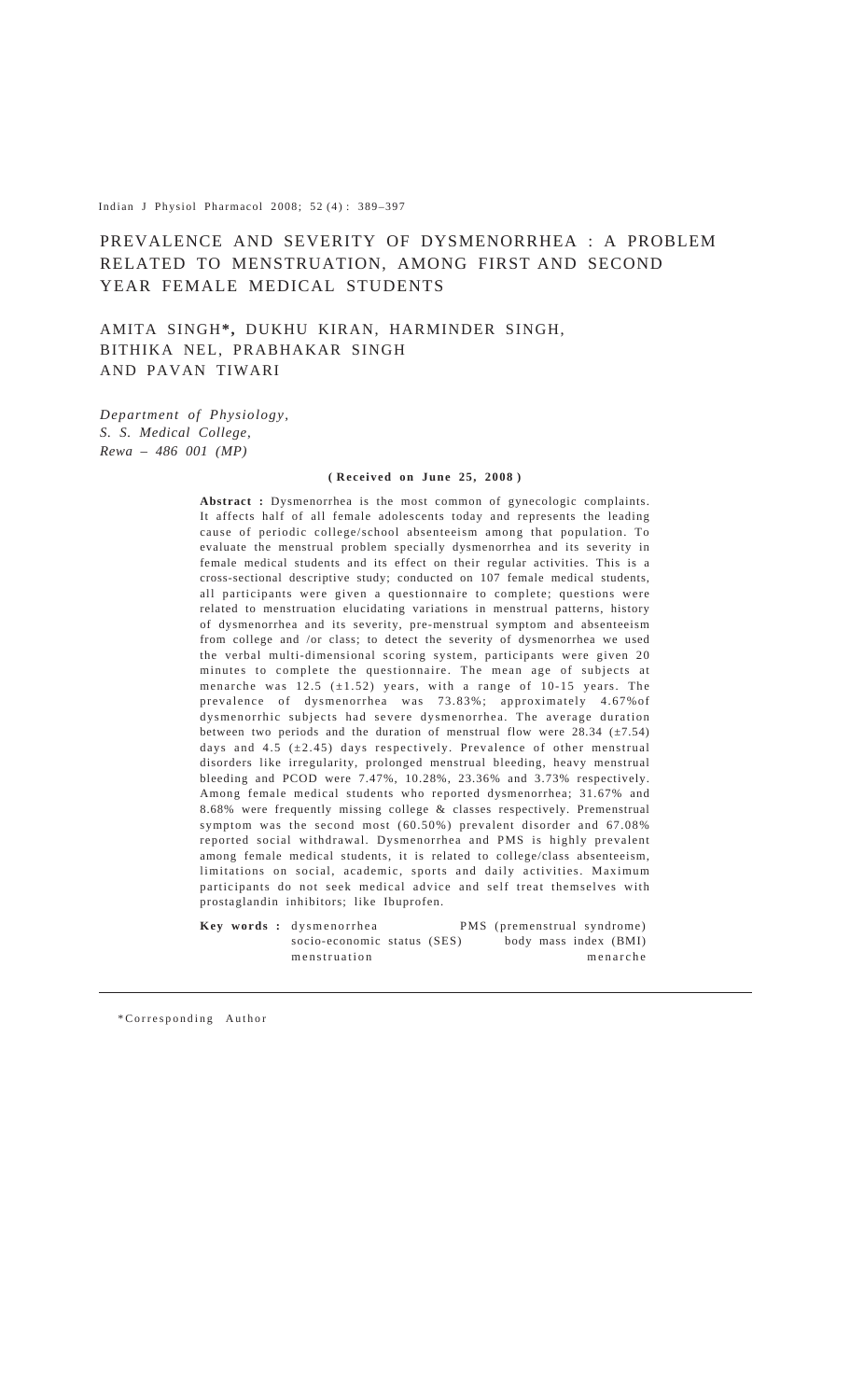# INTRODUCTION

Menstrual disorders are a common presentation by late adolescence, 75% of girls experience some problems associated with menstruation (1). Dysmenorrhea is a common problem in women of reproductive age. Primary dysmenorrhea is defined as painful menses in women with normal pelvic anatomy, usually begins during adolescence (2). It is unusual for symptoms to start within first six months after menarche. Affected women experience sharp, intermittent spasm of pain usually concentrated in the suprapubic area. Pain may radiate to the back of the legs or the lower back. Systemic symptoms of nausea, vomiting, diarrhea, fatigue, mild fever and headache or lightheadedness are fairly common. Pain usually develops within hours of the start of the menstruation and peaks as the flow becomes heaviest during the first day or two of the cycle (3). It is usually possible to differentiate dysmenorrhea from pre menstrual syndrome (PMS) based on patients history. The pain associated with PMS is generally related to breast tenderness and abdominal bloating rather than a lower abdominal cramping pain. PMS symptoms begin before the menstrual cycle and resolve shortly after menstrual flow begins (3). Painful menstruation with pelvic pathology is defined as secondary dysmenorrhea.

During the first two year after menarche, most cycles are anovulatory. Despite this, they are somewhat regular within a range of approximately 21 to 42 days, in contrast to an adult woman, whose cycles typically range between 21 and 35 days. The mean duration of menses is 4.7 days; 89% of cycles last 7 days, the average blood loss per cycle

is 35 ml. Recurrent bleeding in excess of 80 ml per cycle's results in anemia (4). Dysmenorrhea is the most common gynecologic disorder among female adolescents, with a prevalence of 60% to 93% (5–6). In the United States, dysmenorrhea is the leading cause of recurrent short-term school absenteeism (7). Several studies have shown that adolescents with dysmenorrhea report that, it effects their academic performance, social and sports activities (8). The etiology of primary dysmenorrhea is not precisely understood, but most symptoms can be explained by the action of uterine prostaglandins, particularly  $PGF_{2-A1fa}$ , the disintegrating endometrial cells release  $PGF_{2-A1fa}$  as menstruation begins.  $PGF_{2-A1fa}$ stimulates myometrial contractions, ischemia and sensitization of nerve endings. These levels are highest during the first two days of menses, when symptoms peak (3). The risk factors for dysmenorrhea are; age <20 years, nulliparity, heavy menstrual flow, smoking, high/upper socioeconomic status; attempts to lose weight, physical activity, disruption of social networks, depression and anxiety (9). But several observational studies have found controversial results. Through this study we are trying to explore the problem faced by female medical students during menses (dysmenorrhea/absenteeism) and its correlation with biologic variables.

# MATERIAL AND METHODS

This is cross-sectional descriptive study, carried out from Jan to April 2008 with objectives to rule out the problems related to menstruation in last three cycles. Study was conducted in three medical colleges at different states of India, of these 37 (34.57%) from Govt. medical college Jagdalpur C.G.,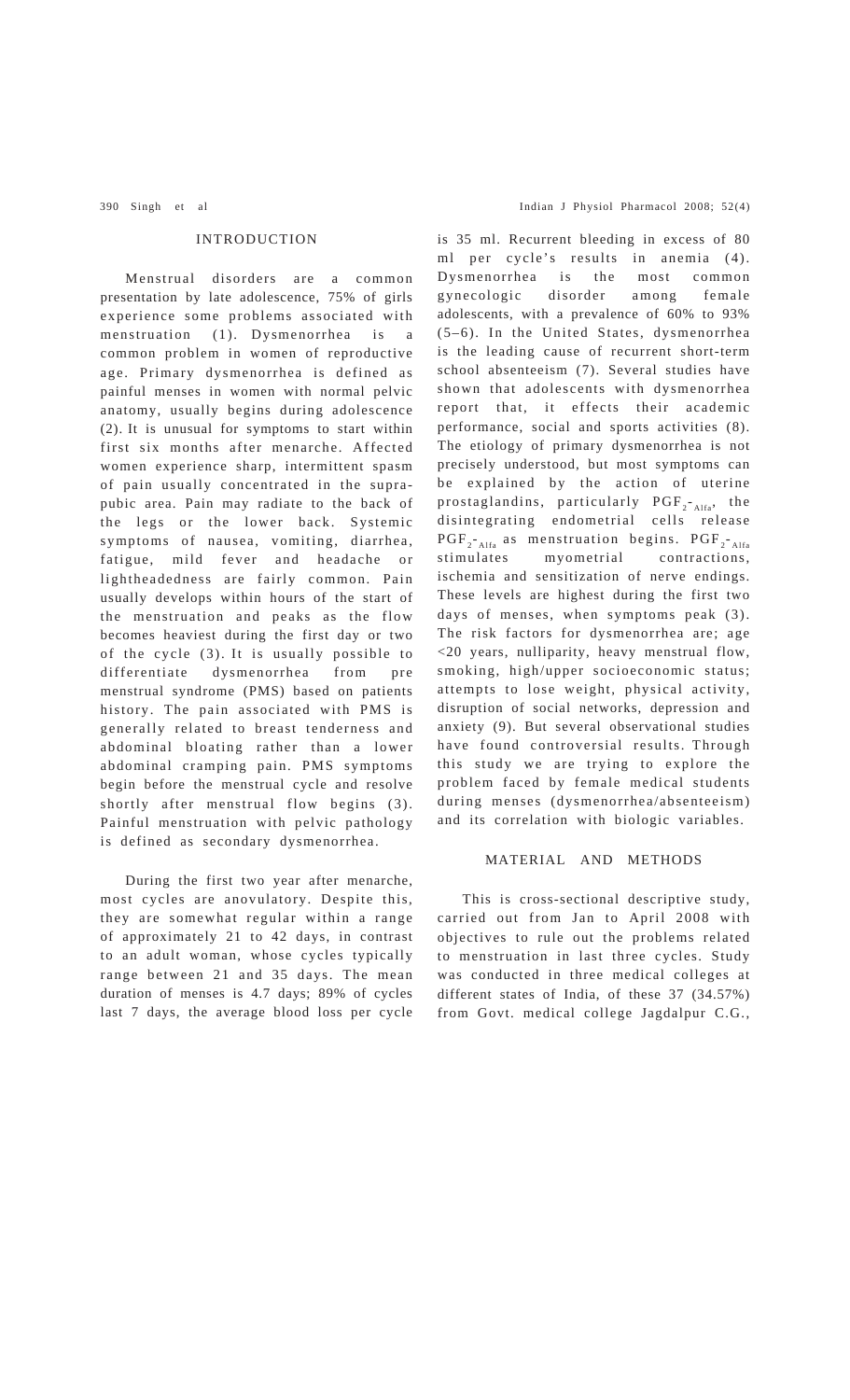46 (42.99%) from Institute of medical sciences, Bhubaneswar, Orissa and 24 (22.42%) from S.S. medical college, Rewa, MP. A total of 107 female  $(1<sup>st</sup>$  and  $2<sup>nd</sup>$  year) medical students were chosen for this study and each student was given a questionnaire to complete. Back ground information about the respondents include: age, education, religion, weight, height, socioeconomic status, father's and mother's occupation, number of total family members, number of earning members in family, dietary habits, physical exercise and family history of dysmenorrhea. Questions related to menstruation, elucidated variation in menstrual patterns like length of cycle, duration of bleeding period, blood loss per cycle, (in this study abnormal menstruation was defined as subject with length of cycle is  $\langle 20 \text{ or } >35 \text{ days}$ ; duration of flow  $\langle 2 \text{ or } >7 \rangle$ days and loss of blood per cycle >100ml), history of dysmenorrhea and its severity, pre-menstrual symptom and absenteeism from college/classes. Each participant was given 20 minutes to complete the questionnaire; they were advised not to write their name on the questionnaire and were told that, there responses would remain confidential. To detect the severity of dysmenorrhea we used the Verbal-Multidimensional Scoring System (10). "A normal menstrual cycle lasts from 21 to 35 days; with 2 to 6 days of flow and average blood loose 20 to 60 ml (11)". In this study dysmenorrhea was defined as having painful menstruation during the previous three months and the degree of pain was categorized as mild, moderate and severe. College absence was defined as missing a half day to complete day of college and class absence was defined as missing individual classes because of pain during menstruation

Indian J Physiol Pharmacol 2008; 52(4) Prevalence and Severity of Dysmenorrhea 391

(12). Pre-menstrual syndrome (PMS) is recurrent variable cluster of trouble some physical and emotional symptoms that develop 7–14 days before the onset of menstruation and subsides when menstruation occurs. The PMS consists of low backache, fatigue, breast heaviness, abdominal bloating, increased weight, headache, irritability, skin disorders, aggressiveness, depression, gastrointestinal symptoms and loss of appetite (13). This study included only unmarried nulliparous, healthy (1stand 2nd year) female medical students, in age group of  $17<sup>th</sup>$  to 25 years. The participation was purely on voluntarily basis and written consent was taken before initiating the data collection. Data were analyzed by Chi-squire test. Statistical significance of differences between groups was tested, P-value was <0.05 i.e., statistically significant.

## **Observations:**

This Study was conducted on 1<sup>st</sup> and 2<sup>nd</sup> year female medical students in three medical colleges at different states of India from December 2007 to May 2008 with objectives to observe the problems related to menstruation in female medical students from last three cycles and following observations were made:

# RESULTS

In this study; 107 participants completed the questionnaire, of these 34.57% were from GMC, Jagdalpur, 42.99% from IMS, BSSR and 22.42% from SSMC, Rewa. The mean age of the participants was  $21(\pm 2.74)$  years. The mean age at menarche was  $12.5$  ( $\pm 1.52$ ) years. Of the total participants, 44.85% were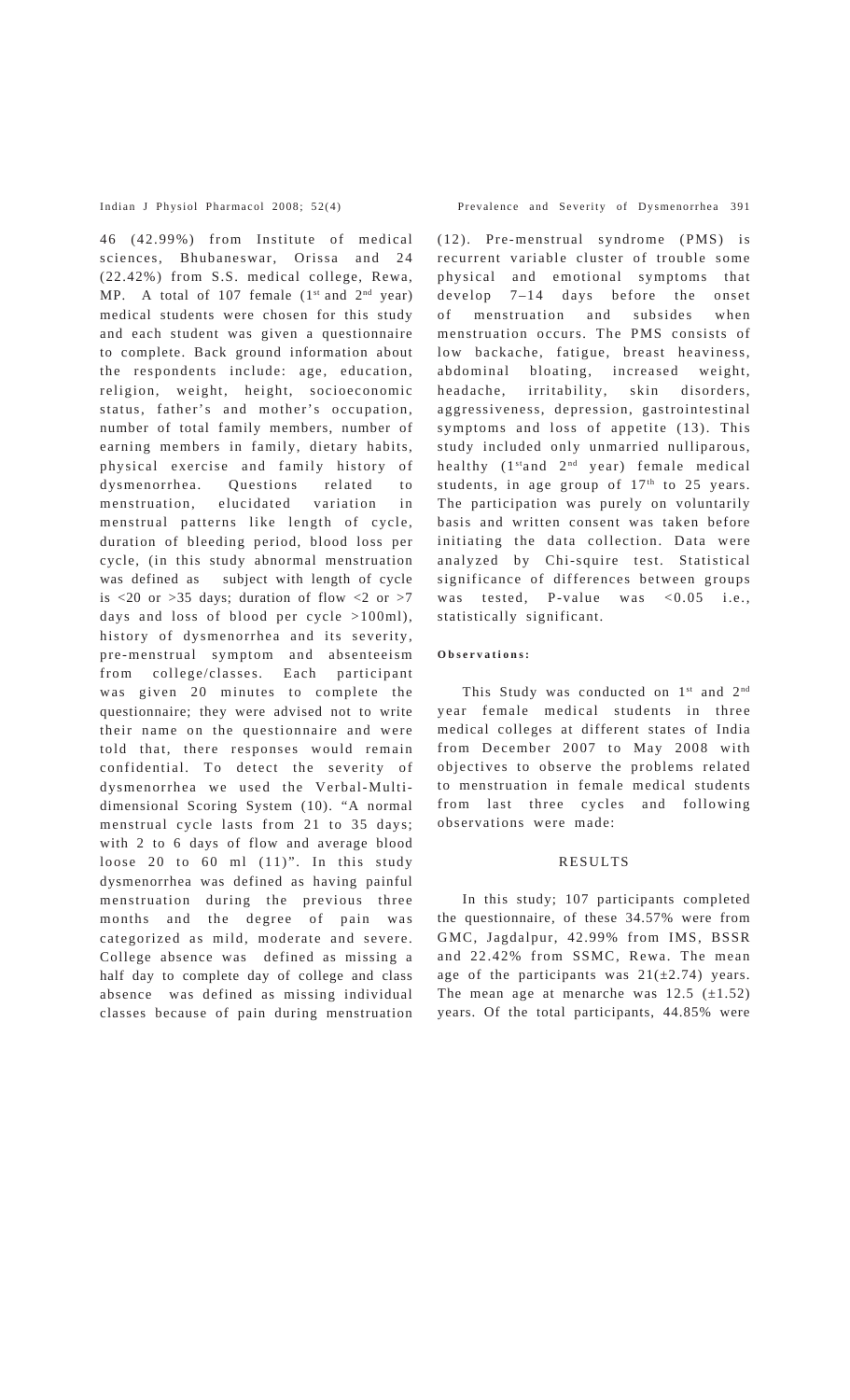392 Singh et al Indian J Physiol Pharmacol 2008; 52(4)

pure vegetarian and 55.14% were on mixed diet, 79.43% has fast food habit, of these



Fig. 1 : Age wise distribution of participants.



Fig. 2 : Menarche age wise distribution of participants.

20.56% had daily fast food habits in which 16.82% participants were dysmenorrhea positive; and 20.56% had no such habit, (P=0.89). 53.27% participants did no physical exercise; while 46.7% have 30 minutes or more outdoor exercise activity, (P=0.39). 18.56% participants had family history of obesity, rest 81.30% were normal; 12.14%



Fig. 3 : Menstrual abnormalities present in adolescents.



BMI = BODY MASS INDEX

SES = SOCIOECONOMIC STATUS

subjects were underweight while 11.21% subjects were overweight; in underweight category 61.53%, while in overweight 91.67% subjects were suffering from dysmenorrhea and rest 76.63% were average, (P=0.22). 44.85% participants in this study have blood

Fig. 4 : Correlation of dysmenorrhea with biological variables.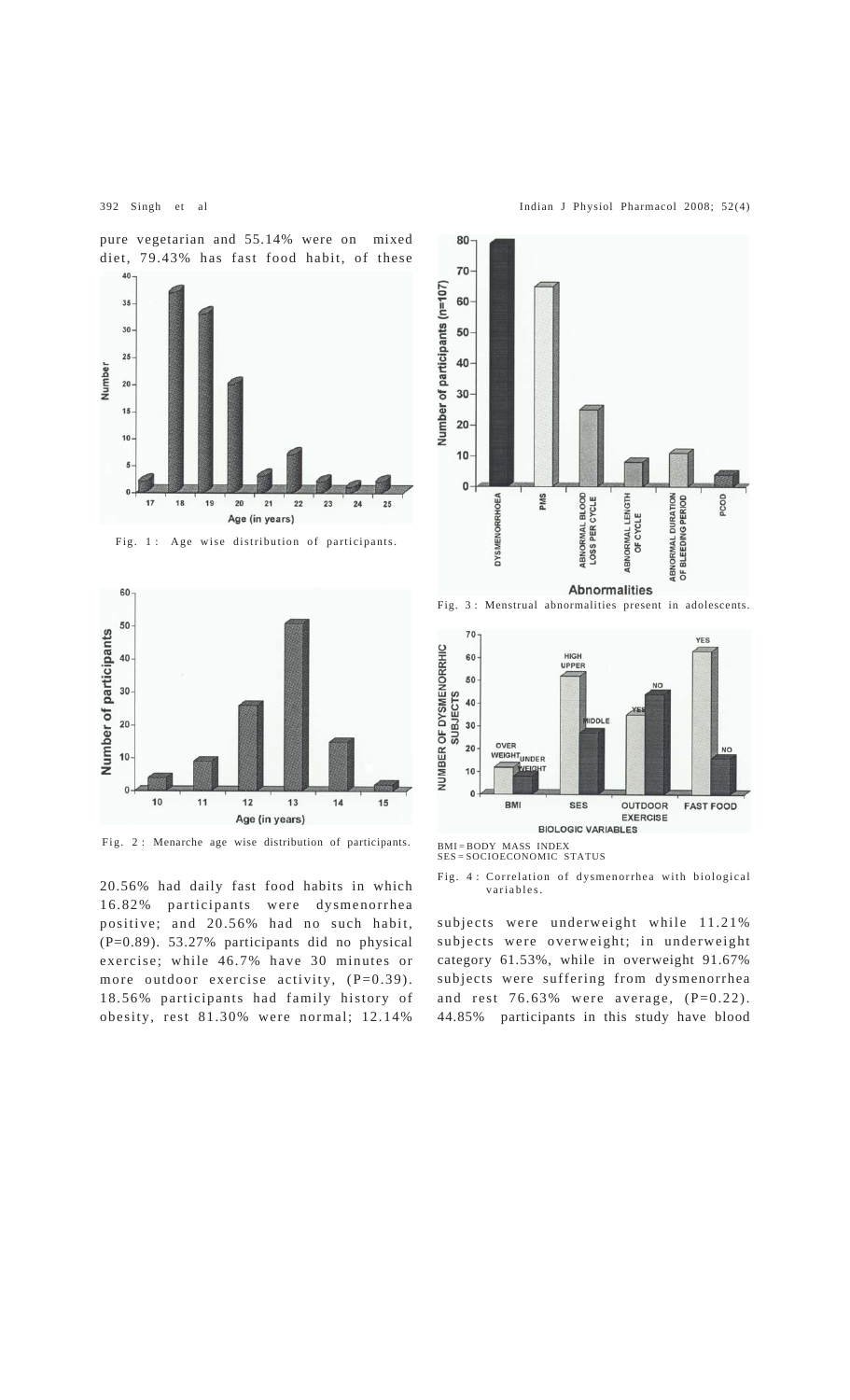

# **COLLEGE ABSENTEEISM ELASS ABSENTEEISM**

Fig. 5 : Conditions associated during menses.

TABLE I: Menstrual cycle characteristics in female<br>medical students.

| Menstrual cycle<br>characteristics          | Number<br>of subjects | $%$ (Per-<br>centerge) |
|---------------------------------------------|-----------------------|------------------------|
| (days)                                      |                       |                        |
| Length of cycle<br>$<$ 20 days              | 0.5                   | 4.6                    |
| $28-30$ days                                | 86                    | 80.3                   |
| 35 days                                     | 13                    | 12.1                   |
| $>36$ days                                  | 03                    | 2.8                    |
| Total                                       | 107                   |                        |
| Amount of blood flow/cycle                  |                       |                        |
| <30 ml (<4 pads per day)                    | 13                    | 12.1                   |
| $30-100$ ml $(5-10$ pads per day)           | 82                    | 76.6                   |
| $>100$ (2 pads at a times                   |                       |                        |
| on first day)                               | 12                    | 11.2                   |
| Total                                       | 107                   |                        |
| <b>Duration</b><br>of<br>bleeding<br>(days) |                       |                        |
| $<$ 2 days                                  | 0 <sub>2</sub>        | 1.8                    |
| $3-7$ days                                  | 96                    | 89.7                   |
| >8 days                                     | 09                    | 8.4                    |
| Total                                       | 107                   |                        |
| H/O<br>Dysmenorrhea                         |                       |                        |
| Yes                                         | 79                    | 73.8                   |
| N <sub>0</sub>                              | 28                    | 26.1                   |
| Total                                       | 107                   |                        |
| Grade<br>of<br>dysmenorrhea                 |                       |                        |
| $Grade - 0$                                 | 28                    | 26.1                   |
| Grade-1                                     | 51                    | 47.6                   |
| Grade-2                                     | 24                    | 22.4                   |
| Grade-3                                     | 04                    | 3.7                    |
| Total                                       | 107                   |                        |
| Premenstrual<br>(PMS)<br>symptoms           |                       |                        |
| Yes                                         | 65                    | 60.7                   |
| N <sub>o</sub>                              | 42                    | 39.2                   |
| Total                                       | 107                   |                        |
|                                             |                       |                        |

# Indian J Physiol Pharmacol 2008; 52(4) Prevalence and Severity of Dysmenorrhea 393

TABLE II : Abnormality associated with menstruation in Female medical Students.

| Abnormal<br>duration | $Ir-$                                              | Abnormal                  |                  |
|----------------------|----------------------------------------------------|---------------------------|------------------|
| of mens-             | (length)                                           | menstrual                 | PCOD             |
| $(n=11)$             | $(n=08)$                                           | $(n=25)$                  | $(n=04)$         |
|                      |                                                    |                           |                  |
| 06                   | 0 <sub>1</sub>                                     | 08                        | 02               |
| 04                   | 0.7                                                | 13                        | 02               |
| 0 <sub>1</sub>       | 0 <sub>0</sub>                                     | 04                        | 0 <sub>0</sub>   |
| 11                   | 08                                                 | 25                        | 04               |
| <b>Status</b>        |                                                    |                           |                  |
| 0.5                  | 02                                                 | 11                        | 04               |
| 0.5                  | 0.5                                                | 08                        | $\Omega$         |
| 0 <sub>1</sub>       | 0 <sub>1</sub>                                     | 0 <sub>6</sub>            | 0                |
| 11                   | 08                                                 | 25                        | 04               |
| Habit)               |                                                    |                           |                  |
| 0 <sub>6</sub>       | 0.7                                                | 21                        | 04               |
| 05                   | 0 <sub>1</sub>                                     | 04                        | 0 <sub>0</sub>   |
| 11                   | 08                                                 | 25                        | 04               |
| >30                  |                                                    |                           |                  |
| 0 <sub>2</sub>       | 04                                                 | 13                        | 03               |
| 09                   | 04                                                 | 12                        | 01               |
| 11                   | 08                                                 | 25                        | 04               |
|                      | trual flow<br>Upper Middle<br>Middle<br>food<br>0r | regular<br>cycle<br>mins) | (amount)<br>flow |

TABLE III : Body mass index wise distribution of participants and its association with dysmenorrhea.

| index<br>Body<br>mass     |                                                           | Number                                                      | Percentage         |
|---------------------------|-----------------------------------------------------------|-------------------------------------------------------------|--------------------|
| Under $wt(BMI<18.5)$      |                                                           | 13                                                          | 12.14              |
| Average (BMI 18.5-24.99)  | 82                                                        | 76.63                                                       |                    |
| Over $wt($ BMI $>$ 25.00) | 12                                                        | 11.21                                                       |                    |
| Total                     |                                                           | 107                                                         |                    |
| Factor<br>B M I           | Positive<br>history<br>$of$ dys-<br>menorrhea<br>$(n=79)$ | Negative<br>history<br>$of$ $dys-$<br>menorrhea<br>$(n=28)$ | Total<br>$(n=107)$ |
| Underweight               | 08                                                        | 05                                                          | 13                 |
| Average weight            | 60                                                        | 22                                                          | 82                 |
| Overweight                | 11                                                        | 0 <sub>1</sub>                                              | 12                 |
| Total                     | 79                                                        | 28                                                          | 107                |

 $\chi^2 = 3.011$ ,  $P = 0.22$ , Not Significant.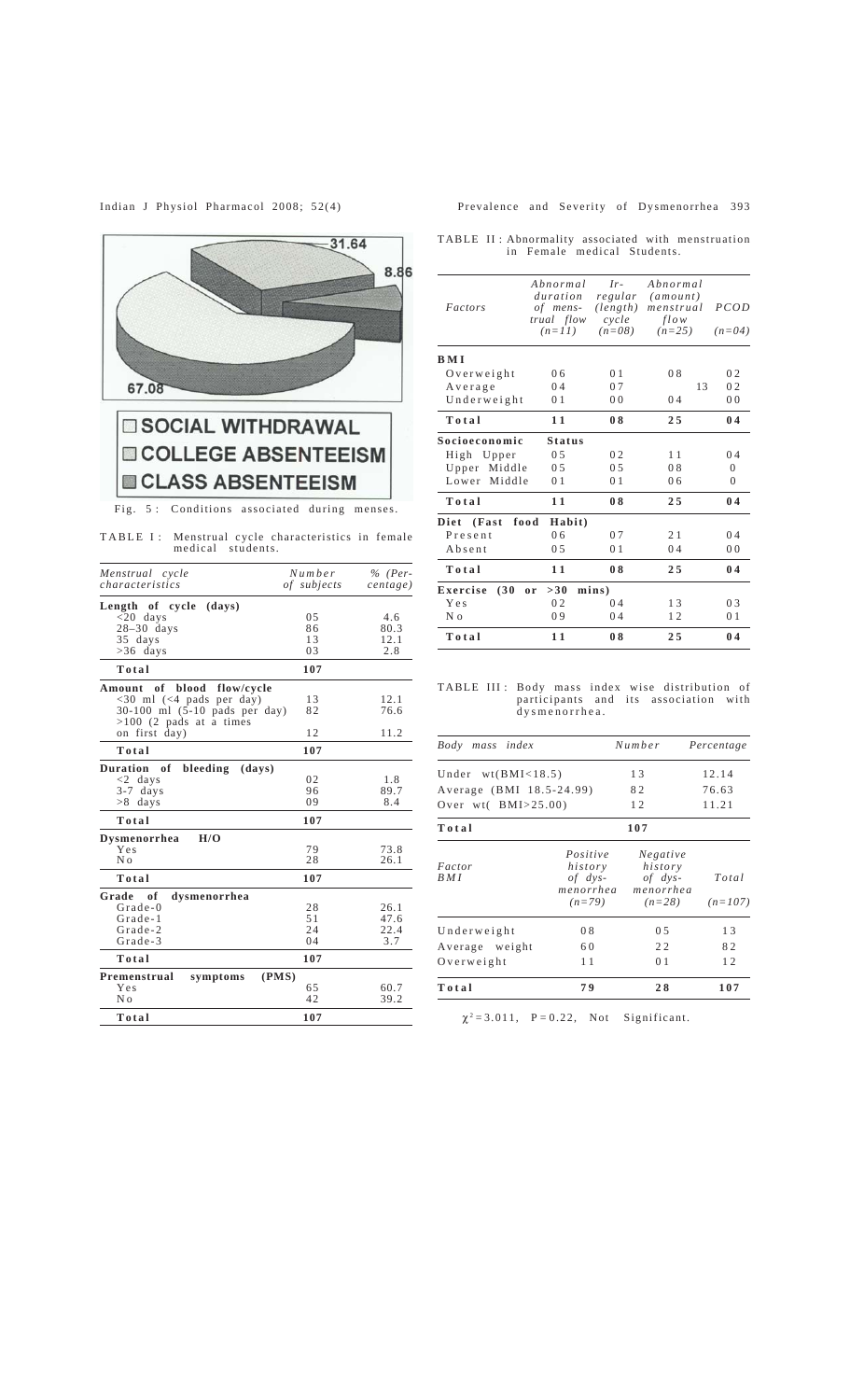TABLE IV : Socioeconomic status wise distribution of participants and its association with dysmenorrhea.

| Socioeconomic<br>status      |                          |                          | Number Percentage |
|------------------------------|--------------------------|--------------------------|-------------------|
| High Upper $(>160000)$       |                          | 66                       | 61.68             |
| Upper Middle (120000-160000) | 31                       | 28.97                    |                   |
| Lower Middle (80001-120000)  |                          | 10                       | 9.33              |
| Total                        |                          | 107                      |                   |
| Factor                       | Positive<br>history      | Negative<br>history      |                   |
| Socioeconomic<br>status      | $of$ $dys-$<br>menorrhea | $of$ $dys-$<br>menorrhea | Total             |
|                              | $(n=79)$                 | $(n=28)$                 | $(n=107)$         |
| 1-High Upper                 | 52                       | 14                       | 66                |
| 2-Upper Middle               | 22                       | 09                       | 31                |
| 3-Lower Middle               | 0.5                      | 0.5                      | 10                |
| Total                        | 79                       | 28                       | 107               |

 $\chi^2 = 3.91$ ,  $P = 0.14$ , Not Significant.

TABLE V: Exercise activity wise distribution of participants and its association with dysmenorrhea.

| <i>Outdoor</i> Exercise<br>(30 minute or more) |                                                             |                                                             | Number Percentage  |
|------------------------------------------------|-------------------------------------------------------------|-------------------------------------------------------------|--------------------|
| Yes<br>N o                                     |                                                             | 50<br>57                                                    | 46.7<br>53.3       |
| Total                                          |                                                             | 107                                                         |                    |
| Factor<br>Exercise activity<br>(Daily outdoor) | Positive<br>history<br>$of$ $dvs-$<br>menorrhea<br>$(n=79)$ | Negative<br>history<br>$of$ $dvs-$<br>menorrhea<br>$(n=28)$ | Total<br>$(n=107)$ |
| Yes<br>N 0                                     | 3.5<br>44                                                   | 1.5<br>13                                                   | 50<br>57           |
| Total                                          | 79                                                          | 28                                                          | 107                |

 $\chi^2 = 0.71$ ,  $P = 0.39$ , Not Significant.

group  $0^{+ve}$ , 28.97% B<sup>+ve</sup>, 19.62% A<sup>+ve</sup>, 2.8% AB+ve and rest 4% were absent at the time of grouping. According to WHO criteria; 38.31% subjects were anemic, only 2.83% had hemoglobin >15 gms. 61.68% belonged to high upper,  $39.30\%$  in middle (P=0.14) and 0%

#### 394 Singh et al Indian J Physiol Pharmacol 2008; 52(4)

|  | TABLE VI: Exercise activity wise distribution of |  |  |  |  |
|--|--------------------------------------------------|--|--|--|--|
|  | participants and its association with            |  |  |  |  |
|  | dysmenorrhea.                                    |  |  |  |  |

| Fast food habits                        |                                                             | Number Percentage                                           |                    |
|-----------------------------------------|-------------------------------------------------------------|-------------------------------------------------------------|--------------------|
| Yes<br>N <sub>0</sub>                   |                                                             | 85<br>22                                                    | 79.43<br>20.56     |
| Total                                   |                                                             | 107                                                         |                    |
| Factor<br>Dietary habits<br>(Fast food) | Positive<br>history<br>$of$ $dvs-$<br>menorrhea<br>$(n=79)$ | Negative<br>history<br>$of$ $dvs-$<br>menorrhea<br>$(n=28)$ | Total<br>$(n=107)$ |
| Yes<br>N <sub>0</sub>                   | 63<br>16                                                    | 22<br>0 <sub>6</sub>                                        | 8.5<br>22          |
| Total                                   | 79                                                          | 28                                                          | 107                |

 $\chi^2 = 0.71$ , P = 0.89, Not Significant.

belonged to lower socioeconomic status. Age of menarche of maximum participants (47.66%) was 13 years. Prevalence of dysmenorrhea was 73.83%; of these 6.32% severe, 30.37% moderate and 63.29% were mild grade. Among these subjects (n=79), following symptoms i.e., backache (62.0%), headache (26.58%), fatigue (70.88%) and vomiting/diarrhea (6.32%) were reported. In 107 participants, 60.74% were presented with PMS, symptoms consist of: breast heaviness (17.75%), abdominal bloating (12.14%), backache (25.23%), headache (13.08%), uneasiness (22.42%), and anxiety (8.41%). In 7.47% subjects, length of cycle was abnormal (4.67% had <20 days and 2.80% had >35 days); 10.28% subjects had abnormal duration of bleeding period; (of these, 1.86% subjects had duration  $\langle 2 \rangle$  days and 8.41% had  $>7$  days); 21.49% subjects were reported abnormal blood loss per cycle; (of these, 12.14% had blood loss <30 ml and 11.21% had >100 ml). Among participants, 31.64% were absent from college, 8.86% missed individual classes and 67.08% reported social withdrawal during menstruation.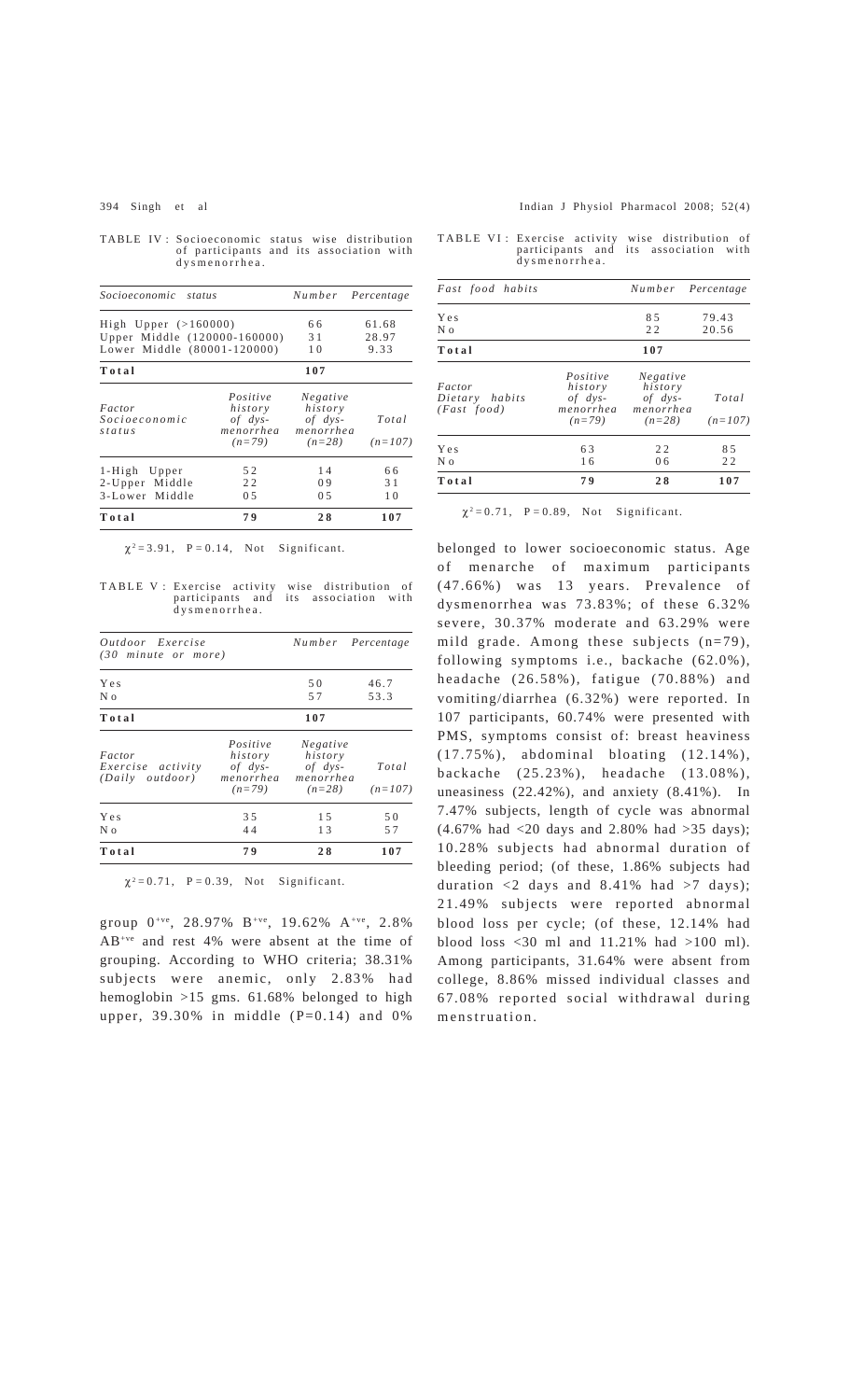|  | TABLE VII: BMI, SES, Dietary habits and Exercise |
|--|--------------------------------------------------|
|  | activity wise distribution of problems /         |
|  | circumstances related during menstruation        |
|  | in female medical students.                      |

| Factors                                                                  | Pre-<br>menstrual         | Absen-<br>teeism | Social<br>withdra- |  |
|--------------------------------------------------------------------------|---------------------------|------------------|--------------------|--|
|                                                                          | symptoms                  | $H \setminus O$  | wal                |  |
| BMI                                                                      | $(n=65)$                  | $(n=32)$         | $(n=32)$           |  |
| Underweight                                                              |                           |                  |                    |  |
| $(<18.5)$ (n=13)                                                         | 03 (23.0%)                | $02(15.3\%)$     | 05 (38.4%)         |  |
| Average<br>$(18.5-24.99)$ $(n=82)$                                       | 53 (64.6%)                | 23 (28.0%)       | 42 (51.2%)         |  |
| Over weight<br>$(>25)$ $(n=12)$                                          | 09 (75%)                  | 07 (58.3%)       | 05 (41.6%)         |  |
| Total                                                                    | 65                        | 32               | 52                 |  |
| Socioeconomic<br>1. High-Upper                                           | status                    |                  |                    |  |
| $(n=66)$                                                                 | 51 (77.2%)                | 19 (28.7%)       | 38 (57.7%)         |  |
| 2. Upper-middle<br>$(n=31)$                                              | 12 (38.7%)                | 13 (41.9%)       | 11 (35.4%)         |  |
| 3. Lower-middle<br>$(n=10)$                                              | 02(20%)                   | 00               | 03 (30.0%)         |  |
| Total                                                                    | 65                        | 32               | 52                 |  |
| Dietary habits<br>Daily fast food<br>intake history<br>POSITIVE $(n=85)$ | (Fast food)<br>52 (61.1%) | 24 (28.3%)       | 41 (48.2%)         |  |
| Daily fast food<br>intake habit                                          |                           |                  |                    |  |
| NEGATIVE $(n=22)$                                                        | 13 (59.0%)                | 08 (36.3%)       | 11 (50.0%)         |  |
| Total                                                                    | 65                        | 32               | 52                 |  |
| Exercise activity<br>Daily outdoor<br>exercise activity                  | (Daily outdoor)           |                  |                    |  |
| Present $(n=50)$                                                         | 18 (36.0%)                | 09 (18.0%)       | 29 (58.0%)         |  |
| Daily outdoor<br>exercise activity                                       |                           |                  |                    |  |
| Absent $(n=57)$                                                          | 47 (82.4%)                | 23 (40.3%)       | 23 (40.3%)         |  |
|                                                                          |                           |                  |                    |  |

TABLE VIII : Incidence of Circumstances associated with dysmenorrhea in female medical students

| Incidence of circumstances | Number of | Per-    |
|----------------------------|-----------|---------|
| with dysmenorrhea          | subjects  | centage |
| Social withdrawal          | 53        | 67.0    |
| College absenteeism        | 2.5       | 31.6    |
| Class absenteeism          | 07        | 8.8     |

# **DISCUSSIONS**

In present study the mean age of menarche was  $12.5$  ( $\pm 1.52$ ) years, which is very similar to many other studies (14, 15). Most of the girls related to one or more menstrual problems. Dysmenorrhea is the most common (73.83%) gynecological problem associated with female medical students in this study. Several other studies reported its prevalence as 67.7% (1) and 59.7% (16). The ranges of prevalence of dysmenorrhea from 51% to 80% have been reported by many other studies (17, 18). In this study, 6.32%, 30.37% and 63.29% participants were suffering from severe, moderate and mild grades of dysmenorrhea, while study by Jerry et al (16) showed that 14% severe, 38% moderate and 49% subjects were mild sufferers. Other common disorders in present study were abnormal menstrual flow, abnormal duration of flow followed by irregular length of cycle and polycystic ovarian disease, while in the Malaysian study (1) a "long cycle" was a common menstrual disorder among adolescent girls; this may be due to difference in their gynecological age. In our study, all the girls had menarche far more than three years, while in reference study most of those with abnormal cycle length were within two years of achieving menarche, suggestive of anovulatory cycles at the time of study. In WHO study on menstrual and ovulatory patterns in adolescent girls, the mean menstrual cycle length was 50.7 days, in the first cycle after menarche, and bleeding lasted for an average of 4.7 days (19). The female reproductive system usually requires approximately two years to mature before adolescent girls will have consistently regular ovulatory cycles (19). In present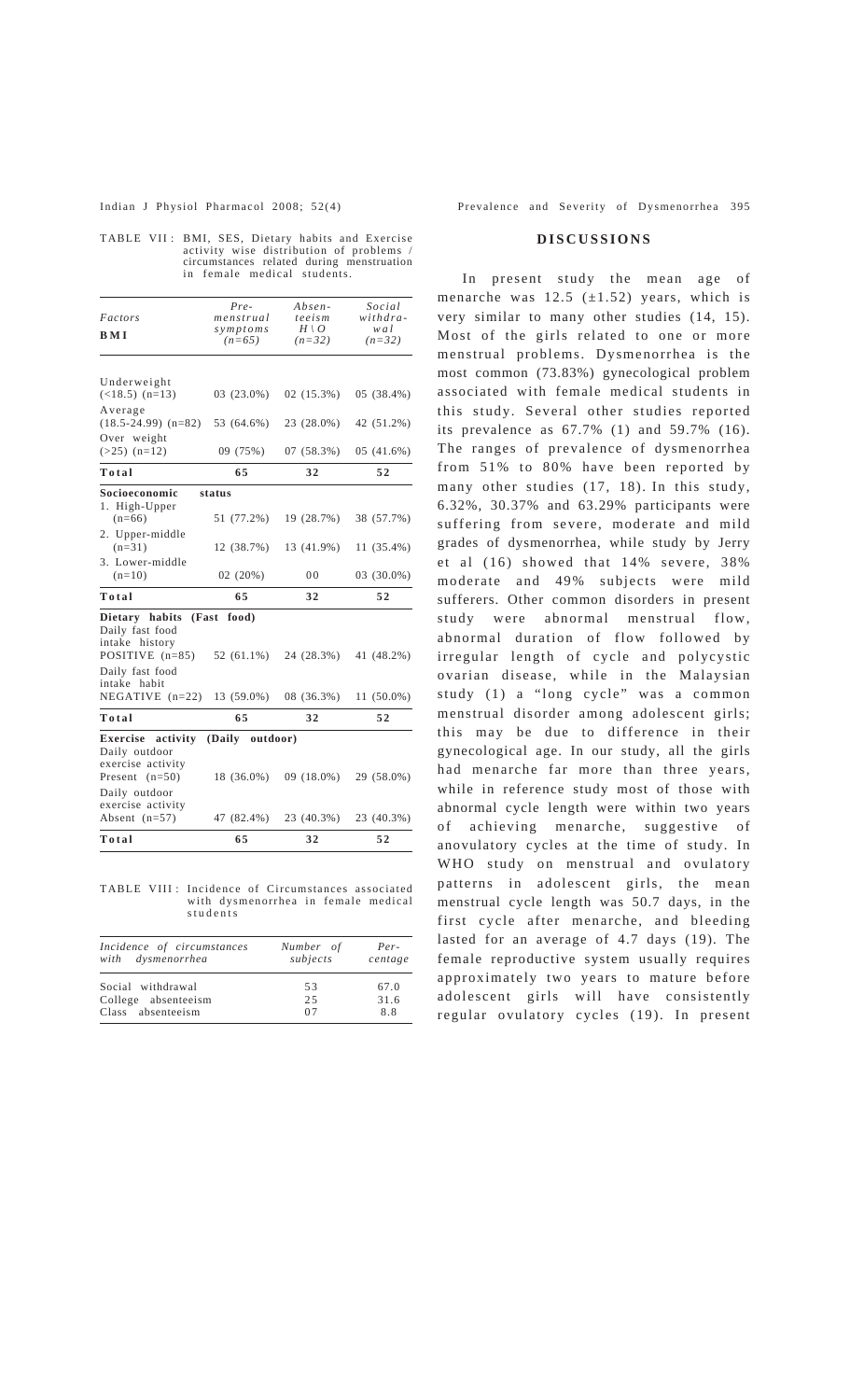study 60.74% female medical students had PMS, while in other studies PMS was reported as 63.1% (13). Etiology of PMS is unknown and it is a relatively uncommon disorder during adolescence. Adolescent girls commonly complain of PMS when they are actually experiencing dysmenorrhea or psychosocial problems (20). Backache, abdominal bloating fatigue and breast heaviness are the most common symptoms reported by participants. In the present study, 31.64% participants had symptoms which were severe enough for them to be absent from college, and 8.86% were absent from classes during menses; several studies reported that rate of absenteeism from school/ work as ranging from 34 to 50% (10, 21, 12). Another study (15) showed that 14% subjects frequently missed school, in that black students missed more classes than white students. In our study, 67.08% subjects reported social withdrawal from friends, marketing, gathering, sports and academic activities during menses. Many studies (18, 21) reported that ability to perform work was affected in up to 52% of female adolescents. Another study (12) showed that in majority of female adolescents, PMS and dysmenorrhea had significant effect on academic performance and was responsible for school absenteeism. In biologic variables,

- 1. Lee LK, Chen PCY, Lee KK, Kaur J.<br>Menstruation among adolescent girls in Menstruation among adolescent girls in Malaysia: a cross-sectional school survey. *Singapore Med J* 2006; 47(10): 874.
- 2. French L. Dysmenorrhea. *Am Fam Physician* 2005; 71: 285–291, 292.
- 3. Andrew S, Coco MD. Primary dysmenorrhea. *Am Fam Physician* 1999; 60: 489–496.

BMI statistically not correlated with dysmenorrhea (P=0.22, not significant) in this study. However, the evidence of an association between overweight and dysmenorrhea is inconsistent (9, 10, 2). Another study by Parazzini et al (22) has not found an association with obesity. SES, dietary habits and exercise activity were statistically not correlates in present study, may be due to less number of participants and this is supported by Jerry et al (16), for SES; and by Harlow et al (9) for exercise activity. Another study<sup>1</sup> also reported that physical activities have not been associated consistently with menstrual dysfunction.

### **Conclusion** :

Dysmenorrhea is common among the female medical students and it is major problem representing the leading cause of college/class absenteeism, information about its effective medication may help alleviate the discomfort during menses. An etiologic relationship between dysmenorrhea and obesity (BMI), SES, exercise activity, alcoholism and dietary habits have been proposed. Although further research is needed, as their relationship is controversial in many other studies.

## REFERENCES

- 4. David LO, Steven FP. Reproductive physiology, Berek & Novak's Gynecology. Lippincott William and Wilkins: Wolters Kluwer business, Philadelphia. 2007; 14<sup>th</sup> (edi): 173.
- 5. Campbell M, McGrath P. Use of medication by adolescents for the management of menstrual discomfort. *Arch Pediatr Adolesc Med* 1997; 151: 905–912.